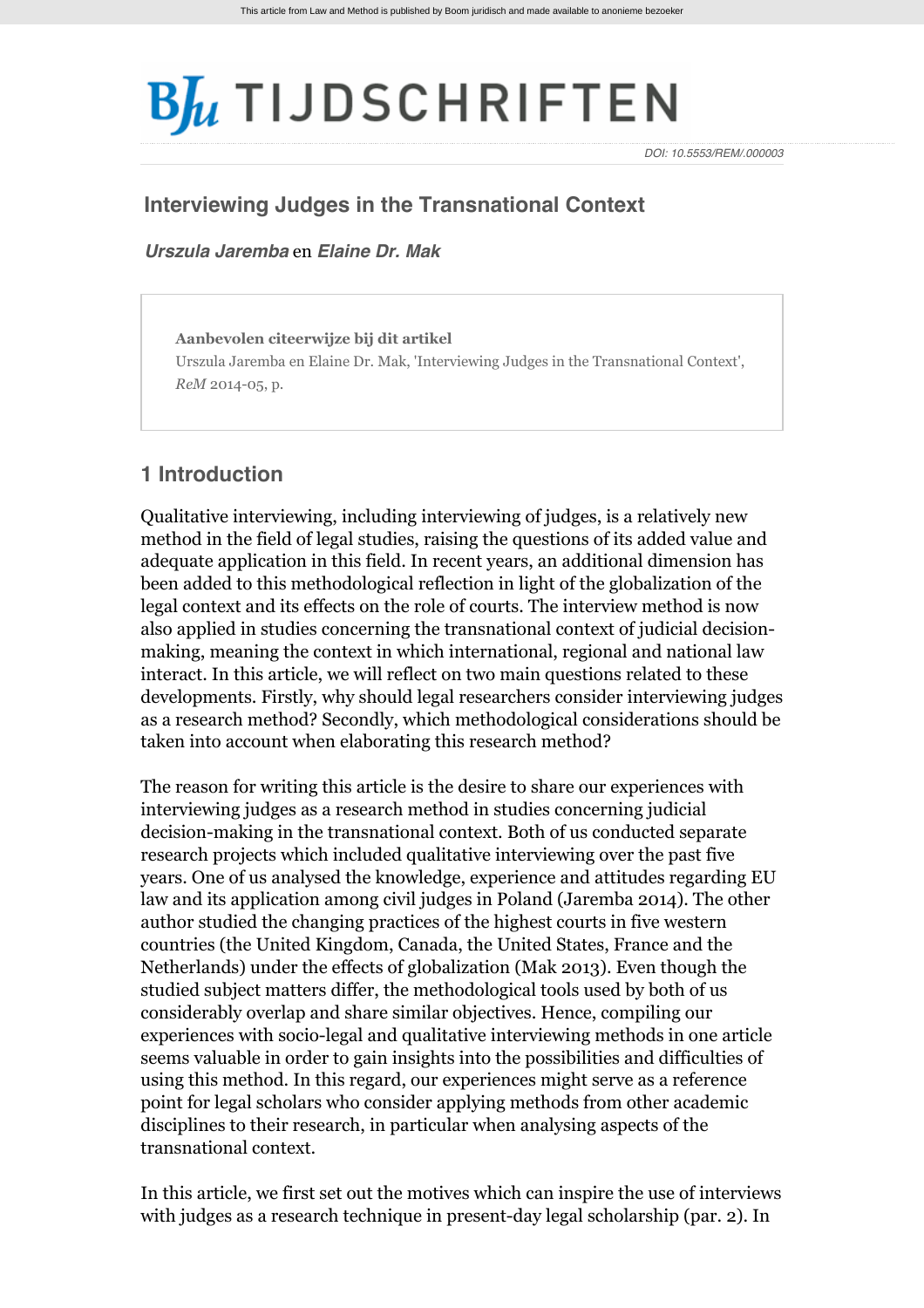light of our personal backgrounds, we focus our analysis on legal scholarship in continental-European systems, in particular the Netherlands, and its development in the globalizing legal context. Next, we take a closer look at the research design required to meet the standards of socio-legal research (par. 3). In this regard, we draw on our personal experiences with the interviewing of judges, as well as from other pertinent examples. In the analysis, we reflect on the main considerations of employing the qualitative interviewing method. Finally, some overall conclusions are presented (par. 4).

# **2 Motives: the emergence of interdisciplinary legal research on judicial practices**

Interdisciplinarity can be described as a methodological approach in which two or more disciplines or perspectives are integrated in one research framework. For instance, legal scholarship and social sciences are combined to result in socio-legal studies (Banakar & Travers 2005, p. 5; Taekema & Van Klink 2011; Schrama 2011). When considering the current research orientation and the research projects conducted at law schools in the Netherlands and to some lesser extent elsewhere in Europe (concerning the UK, see Banakar & Travers 2005), interdisciplinarity seems to be gaining an increasingly important role. Related to this development of interdisciplinary legal research, the use of empirical research methods in the field of legal studies is increasing, in particular the use of the qualitative method of interviewing. Below we will sketch the main aspects of this development (par. 2.1), and describe its implications for the study of the judicial function (par. 2.2).

## *2.1 The increasing interdisciplinarity and empirical orientation of legal research*

Legal scholarship in continental-European systems traditionally consists of a dogmatic analysis of legislation, case law and legal doctrine. This 'internal' law approach (Riesenhuber 2011, p. 125) is still dominant in many law schools in Germany and France, which stand at the basis of this research tradition. In the Netherlands, this approach has remained the most significant one in some areas of legal research, in particular in those areas which are closely connected with legal practice, such as business law, tax law and criminal law. However, legal scholars in the Netherlands have increasingly moved towards the orientation of legal research in the US, which since the 1970s has become increasingly interdisciplinary (Taekema 2011, p. 37). In the context of the Dutch legal scholarship, the 'law and ...' disciplines, which take an 'external' perspective on the law (Riesenhuber 2011, p. 125), have become very significant. This development of interdisciplinary approaches was accompanied by an increased use of empirical research methods, including qualitative interviewing, by legal scholars. As observed by Miles and Sunstein (2008, p. 833), who considered the evolving environment of US legal scholarship, '(...) recently, the appetite for empirical work in general has grown rapidly among law professors, and empirical research within law schools has become so prevalent as to constitute its own subgenre of legal scholarship, "empirical legal studies."' Empirical approaches are frequently applied in research in the fields of 'law and economics' and 'law and society' (Suchman & Mertz 2010).

Which factors can explain this development of interdisciplinary, including empirical, approaches? Larouche argues that challenges to traditional legal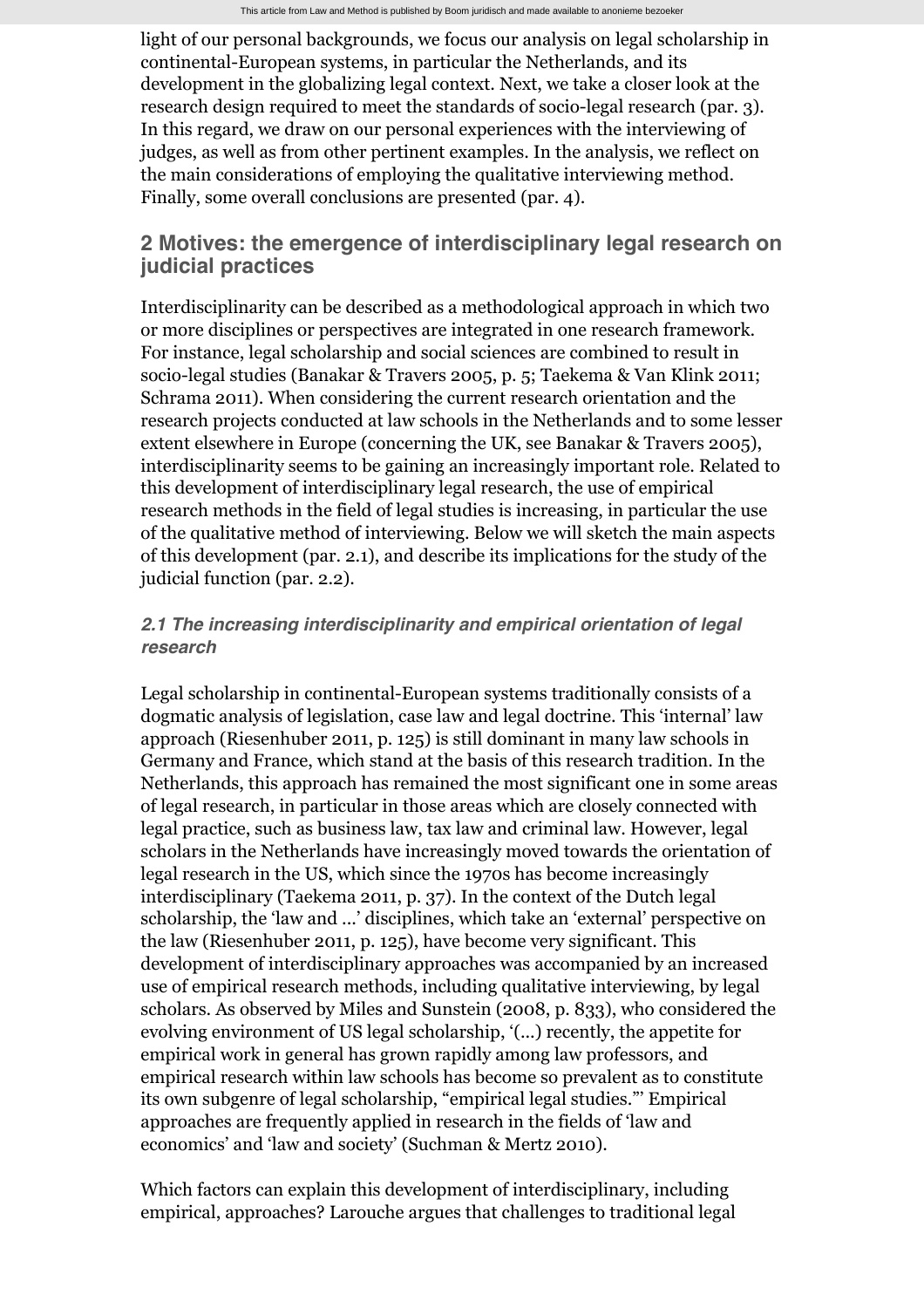scholarship exist currently as a result of long-term socio-economic trends, such as globalization and digitalization, and as a result of the competition for scarce resources for conducting research (Larouche 2012, p. 206). In order to deal with these challenges, Larouche advocates a vision of global legal scholarship, characterized by a post-national, interdisciplinary and empirical orientation of legal research (ibid., p. 207; see also Van Gestel, Micklitz & Poiares Maduro 2012). The post-national focus enables a more abstract study of law, fitting the current intertwinement of legal regimes in the world (Larouche 2012, p. 208- 209). Interdisciplinarity, which can take different degrees (cp. Taekema & Van Klink 2011), allows for the enriching of legal scholarship with the insights provided for example by research in the disciplines of philosophy, political science, economics, sociology, or psychology (Larouche 2012, p. 213-214). An empirical focus, finally, makes it possible to 'recast' the connection of legal scholarship with reality, offering a broader and more direct view than the connection with reality which traditionally exists through the link with legal practice (ibid., p. 215).

The outlined development of interdisciplinary, including empirical, legal research and its relation to socio-economic tendencies are visible in the field of research which is the focus of this article: the socio-legal study of (comparative) judicial practices.

## *2.2 The emergence of a new area of research: (comparative) judicial practices*

In the current context of a developing 'global' legal scholarship, the study of the judicial function, too, invites post-national, interdisciplinary, and empirical approaches. With regard to the post-national aspect of legal research, the Europeanization and internationalization of law have yielded research questions concerning the role of the judiciary in a multi-level legal system with a plurality of legal actors. A post-national perspective is needed, for example, in the study of judicial decision-making in the context of EU law and the European Convention on Human Rights (ECHR). Legal research has been required to address the role, competence, and methods of interpretation used by the European Courts; the role, competence, and methods of interpretation used by national courts with regard to EU law and the ECHR, and the interaction between the European and national courts (Claes 2006; Gerards 2011). Further research has developed concerning the application of public international law in national courts (Betlem & Nollkaemper 2003).

Interdisciplinary, including empirical, approaches to the study of judicial practices have developed initially as a result of the emergence of socio-legal studies since the 1970s. Ground-breaking scholarship in the Netherlands includes the research of Bruinsma concerning the background to civil cases judged by the Dutch Supreme Court (Bruinsma 1988) and to summary proceedings before the Dutch courts (Bruinsma 1995) as well as the research conducted by Barendrecht regarding the guarantee of quality and the leadership role of the Supreme Court in the judgment of civil cases (Barendrecht 1998). In the current context of globalization and increased societal demands, legal scholars have shifted their attention to the role of 'extrasystemic factors' (Lollini 2007) in judicial fact-finding and in the reasoning of judgments. On the one hand, the increased societal call for correct and transparent judicial decisions has triggered analyses of psychological defaults in judicial decision-making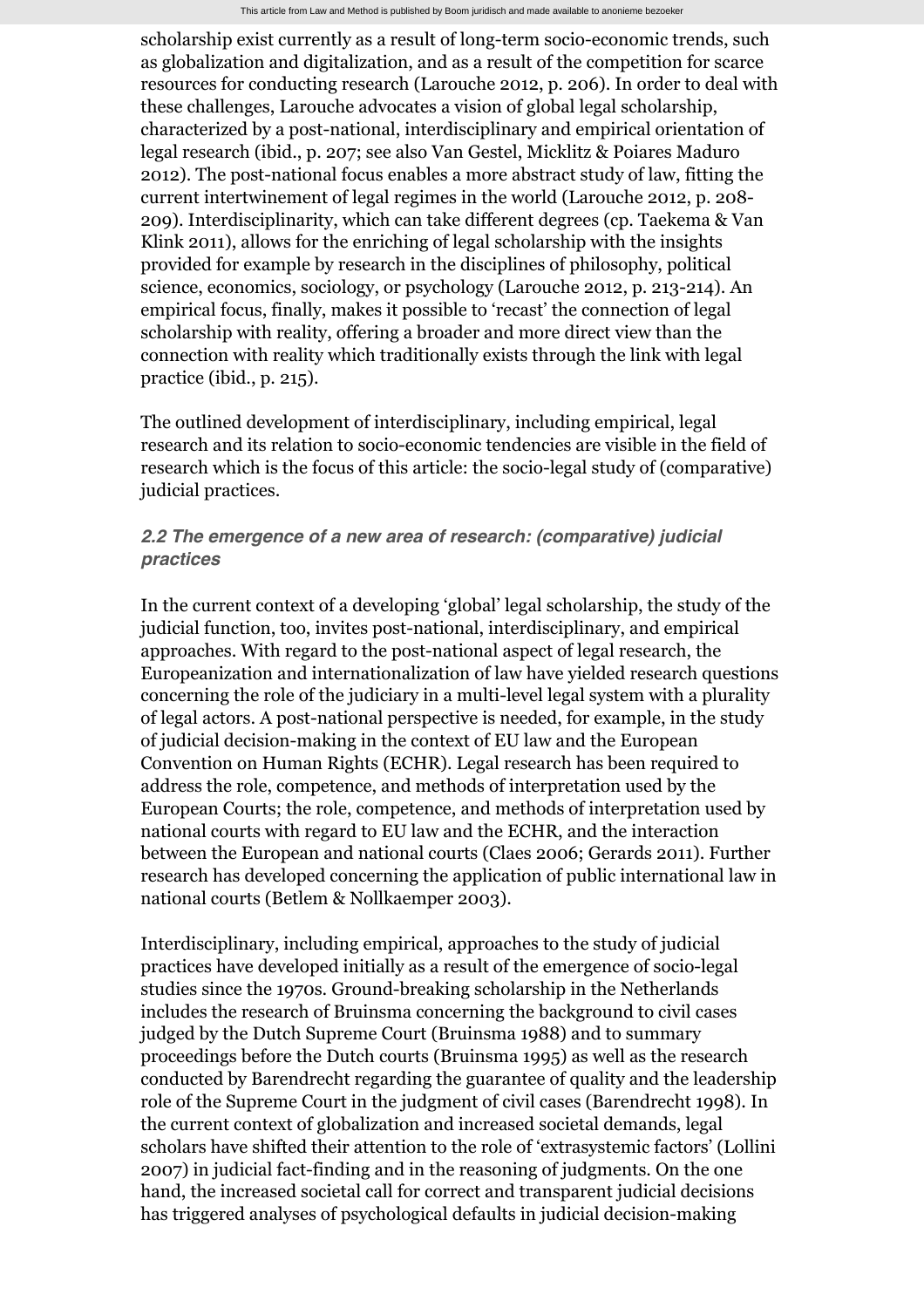(Rassin 2007; Rachlinski 2012; Kapardis 2014), and of the judicial assessment of human behaviour (Van Boom, Giesen & Verheij 2008) and complex evidence (Derksen 2010). In that context, scholars belonging to the New Legal Realism stream embarked on the exercise of statistical testing various hypotheses concerning the role law and politics play in judicial decisions to find out that for instance ethnical origin, gender, personality, and other (demographic) features might have impact on judicial pronouncements (Miles & Sunstein 2008, p. 835- 840). On the other hand, the increased reference to non-binding sources in legal argumentation, including legislation and case law from foreign jurisdictions as well as legal doctrine, has become a topic of interest for comparative lawyers and legal theorists (Markesinis & Fedtke 2006; Hol et al. 2012).

With regard to the method of interviewing, more particularly, in the last decades various scholars have resorted to this method to study different aspects of the judicial function and practice. This method was employed, for example, to assess the questions of: activism at the Court of Justice of the EU (Solanke 2011); judicial independence under political regimes (Hilbink 2008); factors influencing decisions of US family-court judges (Richman 2009); the view of judges on the implementation of sentencing (Beyens, Snacken & Van Zyl Smit 2013); attitudes of Bosnian judges and prosecutors towards the International Criminal Tribunal for the former Yugoslavia (The Human Rights Centre 2000); the impact of training and language competence on judicial application of EU law in Hungary (Tatham 2012); the feminization of the Portuguese judiciary (Duarte et al. 2014); the process of judicial dialogue and learning across borders and judicial internationalization (Lazega 2012); or the impact of court organization on judicial decision-making (Cohen 2002).

All in all, this overview demonstrates that the area of legal scholarship engaged with judicial practice has witnessed a complex and comprehensive contextual and methodological development in the recent decades. These changes call for a further reflection on the interdisciplinary and empirical research methodology, in particular the predominant method of interviewing in this area.

# **3 Methodology: possibilities and challenges of interviewing judges in the transnational context**

We will first present an overview of social-scientific approaches to qualitative interviewing. Next, the use of this technique in our research projects will be outlined.

# *3.1 General overview: social-scientific research paradigms and research methods*

Philosophies of science present different and competing accounts of what constitutes a scientific method and methodology (Seale 2004, p. 8-17). By and large, there are three general research paradigms in the field of social sciences: post-positivism, critical theory, and interpretivism (Willis 2007, p. 8). The first paradigm is based on the assumption that only neural (objective), empirical and scientific method can reflect the truth about our social reality. The critical theory, which focuses on the issue of power relationships in societies and the impact thereof is based on critiquing and changin[g society](http://www.bjutijdschriften.nl/tijdschrift/rem/2014/05/RENM-D-13-00002) as such, instead of only trying to understand or explain it (see further ibid., p. 81-91). Finally, interpretivism, which is directed against positivism and empiricism, is based on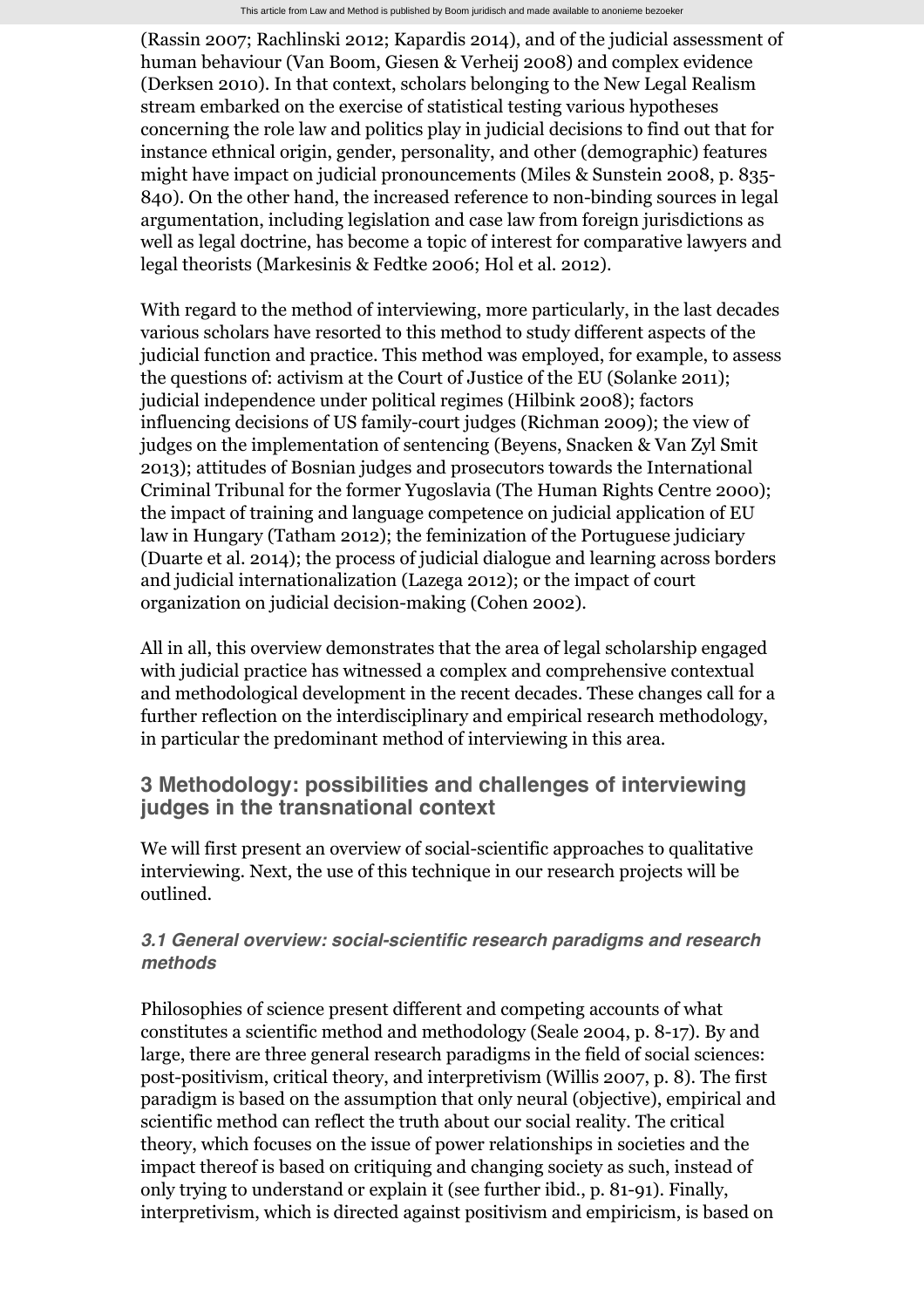the ideas of rationalism and relativism (ibid., p. 48). Interpretivists, among whom we count ourselves, believe that the reality as we know it is socially constructed and that the pre-existing thoughts and views of researchers themselves influence and shape research (ibid., p. 96).

Within the above-mentioned research paradigms a variety of quantitative and qualitative methods are available and used by researchers. In the pragmatic approach, which prevails in contemporary socio-legal scholarship, quantitative and qualitative methods can be combined and their results integrated in a single research project. Quantitative methods that are resorted to are for instance surveying and statistical analysis of data. Qualitative approaches, which produce descriptive data, include ethnographic research (case study), historical study or content analysis. In those latter examples, the research techniques and tools that are usually employed are interviewing (fully structured, semi-structured or unstructured), participant observation or document analysis (Banakar & Travers 2005, p. 14). Qualitative interviewing constitutes a very common research technique in the field of social and cultural research (Seale 2004; Maxwell 2005) but it also gets increasingly more attention in other disciplines, including legal scholarship.

The interviewing of judges, as a research approach, fits in the described development of interdisciplinary and empirical research concerning judicial practices. Based on the experiences obtained in our own research projects, we will address several considerations attached to this approach. These considerations include (1) the role of interviewing in the empirical research methodology, (2) access to and representativeness of the group of respondents, (3) using the semi-structured interview technique, (4) transcription of the data and the added value of the interviews in the analysis. The description of the methodological choices made in our research projects will clarify how these aspects can be made more concrete and which difficulties need to be tackled in this regard.

#### *3.2 The role of interviewing in the empirical research methodology*

In the framework of a doctoral research project concerning the functioning of Polish civil judges as decentralized EU judges (Jaremba 2014) an interdisciplinary approach that integrated both legal and empirical research methods was used. The ultimate aim of the project was to find out how familiar the judges are with the legal order of the EU, what their experience is with resorting to and applying it in the daily practice, and which attitudes judges have towards EU law. From the pragmatic point of view, the project's aim was to determine how the concerned judges experience (if at all) the application of EU law in practice, and whether there are any factors that hamper the application of EU law by them.

The Polish project adopted the methodological scheme which was developed for a parallel project conducted for the Netherlands and Germany (Nowak et al. 2011). The empirical phase was of a twofold nature and was based on a mixed approach, that is to say both quantitative and qualitative methods were integrated in one project. The choice for combining these methods was underpinned by the complementarity argument in accordance with which the mixed approach is used in order to seek elaboration, enhancement, illustration, and clarification of the results obtained in one method in terms of the results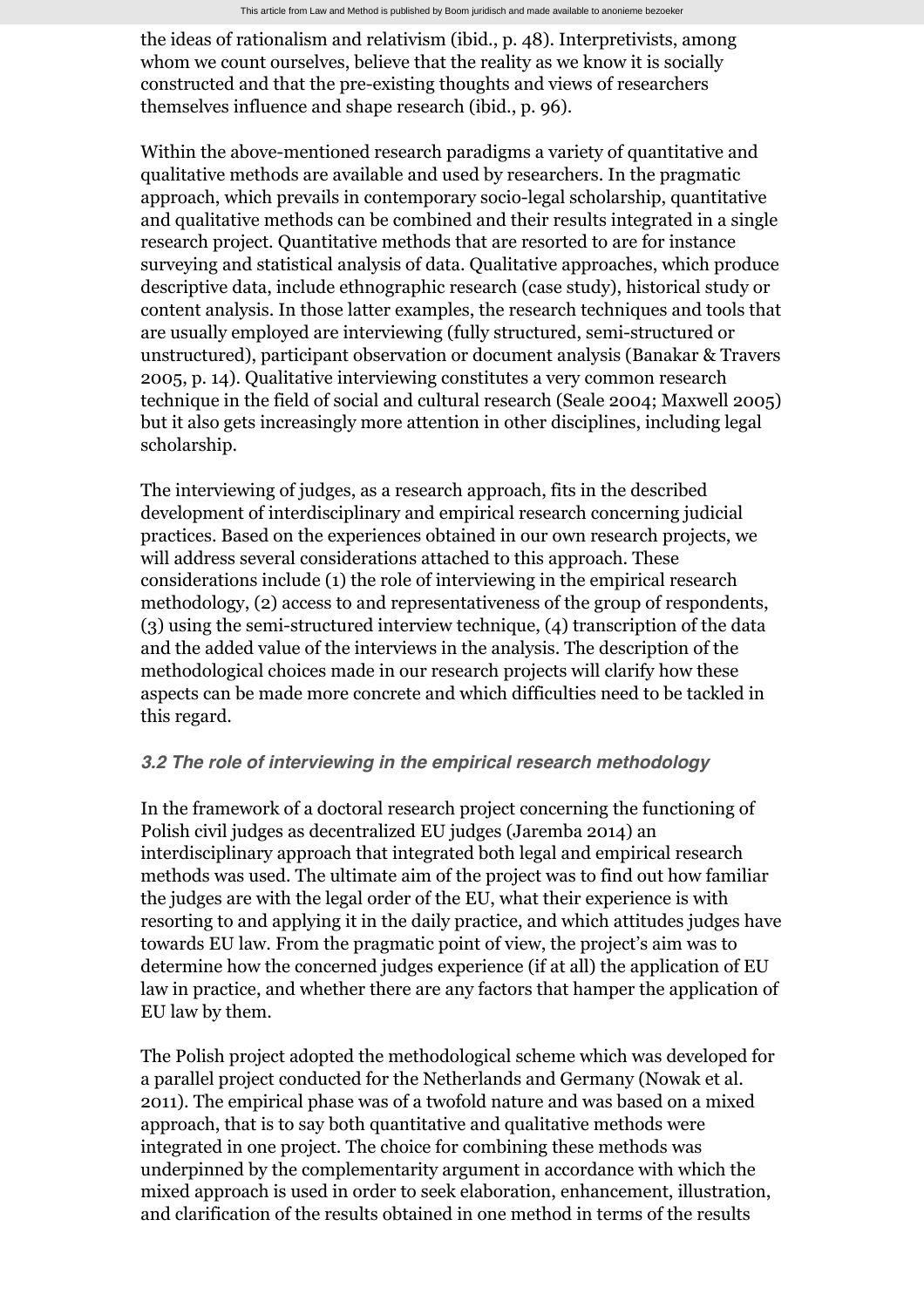from another. The research approach consisted of the distribution of an extensive questionnaire among the judges, and subsequently, conducting interviews with those judges who in the questionnaire gave their consent to be interviewed. The questionnaire was distributed among judges of ordinary courts of first and second instance (district and regional levels) and more precisely their civil chambers, including commercial, labour and social security chambers. Appeal courts, the Supreme Court and administrative courts judges were excluded from the survey group (see further Jaremba 2014). The second part of the research, which is of our main interest here, was based on qualitative interviewing. This stage was completed in July 2010, and comprised twenty-five in-depth, semi-structured interviews with judges who originated from courts located in provincial, medium-size and large cities and represented different court chambers of first and second instance courts. They represented both sexes and different age ranges.

Interviews with judges were used as well in a post-doctoral research project concerning the changing role and working methods of highest national courts in five western legal systems (the United Kingdom, Canada, the United States, France and the Netherlands) under the influence of globalization (Mak 2013). The aim of the research was to find out why judges study legal sources which originated outside their own national legal system and how they use arguments from these sources in deciding domestic cases. Through interviews with thirtythree judges in the selected systems, the research aimed to clarify which individual approaches of judges exist with regard to the use of foreign law in judicial decision-making, and how these approaches affect the deciding of cases. Since judicial deliberations are not public and not all considerations made by individual judges are revealed in the judgments of the selected highest courts, talking to the judges themselves was required to establish which personal approaches of judges exist and how influential these approaches are with regard to the use of foreign legal materials in specific courts. The selection of courts took into account similarities and differences which might exist based on (1) the legal tradition in which the highest courts function (common law or civil law), (2) the competences of review, composition and caseload of the courts, and (3) the expected differences in leadership of courts in transnational judicial dialogue on the basis of the size of the legal system in which the court functions and genealogical or linguistic connections with other legal systems.

In the highest courts project, the qualitative method of analysis was preferred over the possibility of a quantitative study. Indeed, as the number of judges on the highest national courts is limited, the collection of reliable quantitative data would require the cooperation of almost all judges on a specific court. This would have been very difficult to achieve. Moreover, the qualitative interview methodology used for the research had the advantage that it enabled participants to express themselves with more nuance than would have been possible in a quantitative anonymous questionnaire approach (see, e.g., Flanagan & Ahern 2011, who used a survey in their research on common law supreme courts; Darbyshire 2011, who used the methods of interviewing and observation with regard to a selected representative sample of judges). Also, the use of interviews as a research method made it possible to ask additional questions, which helped to better interpret the obtained answers. In order to assess its reliability, the information obtained through the interviews was linked to an analysis of case law and other sources which provide information concerning judicial approaches, such as public lectures.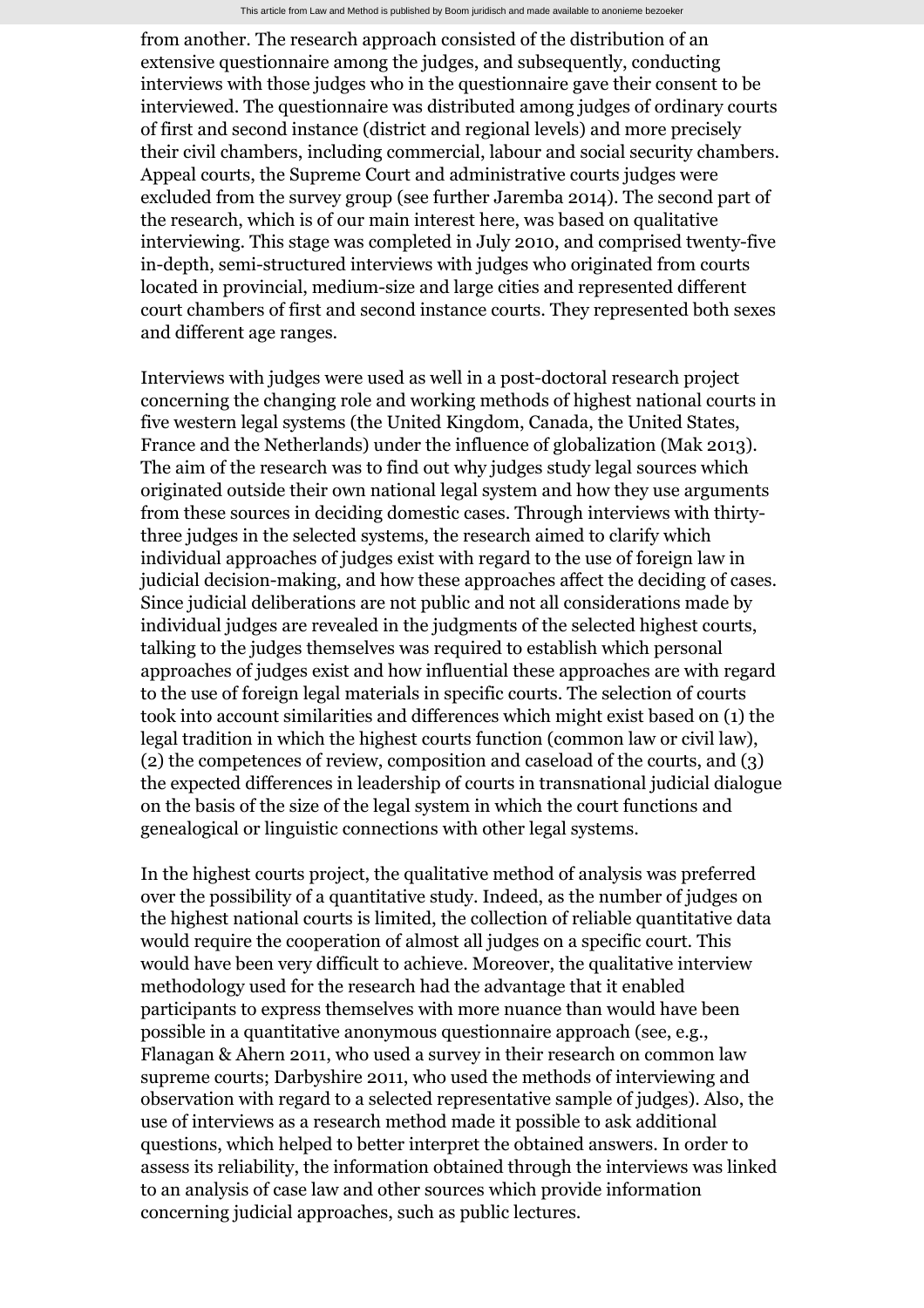#### *3.3 Access to and representativeness of the group of respondents*

In our projects, the consent to participate in the interview was entirely voluntary and non-binding. In that sense, the empirical projects were very dependent on the willingness of judges to cooperate and share their experience and views on EU law and foreign law respectively. In order to compensate for possible flaws concerning the representativeness of the groups of respondents, the interview method was applied alongside other techniques. In particular, we used the method of triangulation, that is: the use of several research methods in order to check results (Maxwell 2005, p. 93-96).

With regard to the EU law project, it proved very difficult to gain access to the judiciary. Ultimately, the National School of the Judiciary and Public Prosecution facilitated access to approximately 500 judges in five selected judicial units across the country, out of a total of eleven units, who were invited to take part in the quantitative survey. Furthermore, twenty-five interviews were organized. Assumingly, the sample was burdened with the problem of selective non-response bias (Lahaut et al. 2002) which implied that only those judges who are experienced and interested in EU law would participate in the empirical part of the study. However, the results of the research suggest that concerns in this regard were to a large extent ungrounded. As a matter of fact, the majority of the participating judges did not have any or had limited knowledge of EU law and experience with its application.

In a similar manner, a challenge for the research project on western highest courts was to obtain a sufficiently large and sufficiently representative number of respondents. Concerning the number of interviewees, the large number of judges in the highest courts of the Netherlands and France required that a preselection was made, aiming at a representation of judges from the different highest courts and from the chambers in these courts. Academic contacts of the researcher were able to provide an introduction or recommendation of the project, which helped to gain access to the judges of the examined courts. Furthermore, judges in the highest courts which were approached in later stages of the research, including Canada, the United States and France, may have been persuaded by the fact that their peers in the United Kingdom and the Netherlands had participated in the research project already. Concerning representativeness, it is fair to assume that highest court judges who take a favourable position towards the use of foreign law have been more willing to participate in the research than judges who oppose this practice or contest its usefulness. Still, the collected information shows that judges with a favourable as well as judges with resistant views towards judicial internationalization were represented. Furthermore, since the aim of the research was not to point out quantitative occurrences of the use of foreign law but to describe and analyse the different aspects of the development of the practices of the highest courts, the possible overrepresentation of one 'type' of judges does not seem to pose a problem.

#### *3.4 Using the semi-structured interview technique*

In both projects the interviews took the form of in-depth, semi-structured conversation (see Jones 2003) with the judges. This technique allowed for flexibility and a conversational way of communication. Also, this technique provided the possibility to focus on those matters which were most relevant for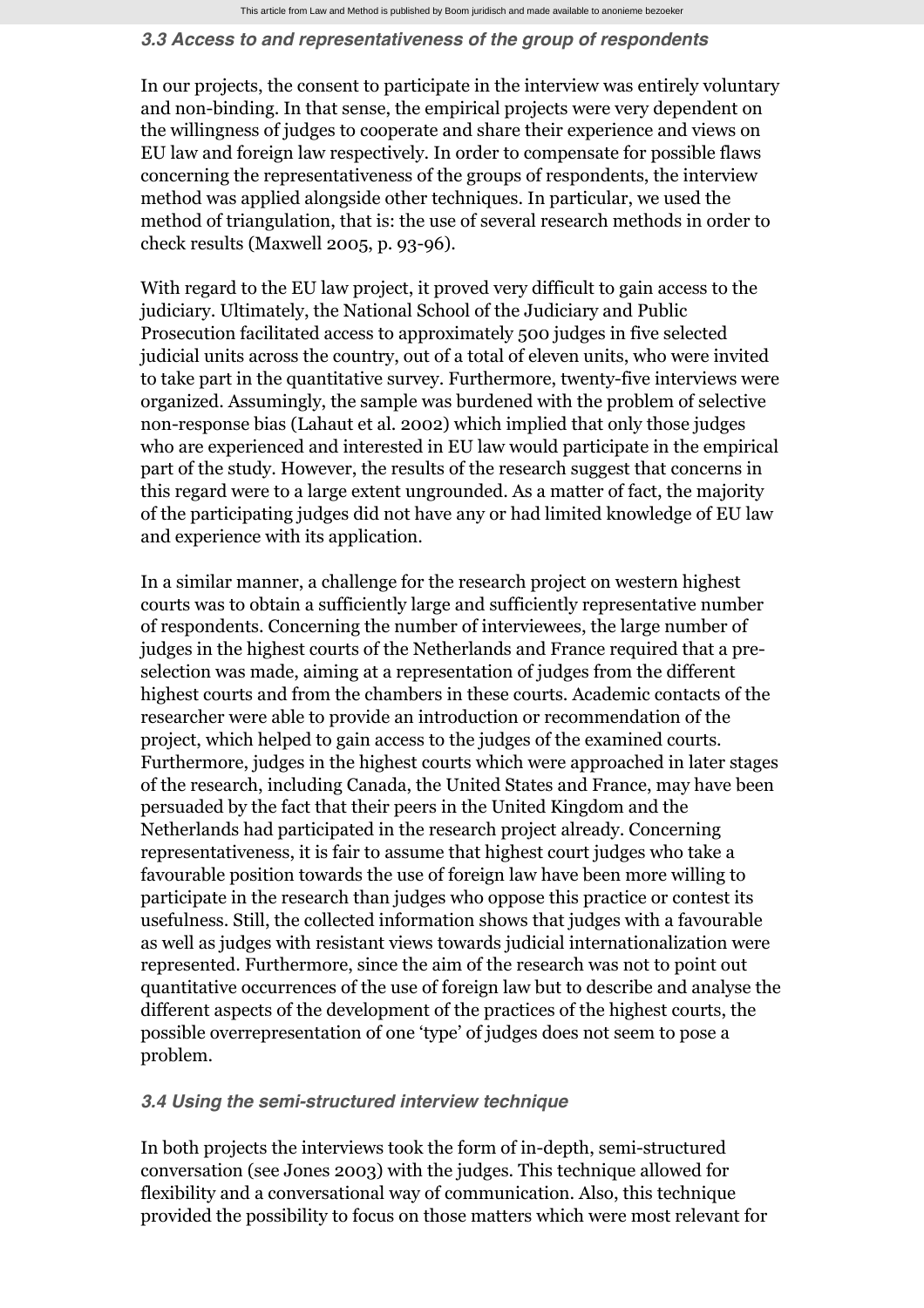the concerned judge (De Leeuw 2008, p. 317). Qualitative, semi-structured interviewing fits particularly well in the interpretivist research approach that aims at the understanding of socially-constructed reality and human action in specific contexts.

In the Polish project, prior to the interviewing process a list of open questions that touched upon the issues of experience of the judges with EU law, their knowledge of EU law, and their attitudes towards the role which the EU law places on them was prepared. The interviews took between approximately one and two hours. Most of the interviews were recorded. However, several judges did not give their consent to be recorded. During those interviews notes were taken. The sample of judges included those having wide experience with the application of EU law but also those having no experience at all. Likewise, the way the judges assessed their knowledge of EU law ranged between being incompetent in this field, and having an extensive knowledge in that regard. It is against this background that the semi-structured and open-ended technique offered a considerable room for manoeuvring during the interviews, depending on the personal background, knowledge and experiences with EU law of the considered judge. Furthermore, semi-structured interviews made it possible to get answers to the questions but also the reasons for those answers. Also, this technique offered the freedom to explore specific views or opinions in more detail and allowed to touch upon sensitive issues. The obtained results support the view that qualitative (semi-structured) interviewing makes it possible to understand the dynamics of the process, and to investigate in detail the social schemes, informal context, and other variables that other methods do not seem to be capable of capturing. The use of in-depth and semi-structured interviews also permitted to draw attention to the specific problems judges experience with EU law, and hear their recommendations as to the possible improvements in the system that would facilitate and ease their functioning.

In the highest courts project, a semi-structured interview technique was chosen as well. This choice was made in order to obtain as much useful information as possible, while at the same time allowing for the comparison of results related to individual judges, to specific courts and to specific legal systems. The interview questions focused on several main lines of inquiry. These concerned (1) the personal experiences of the judges with international and foreign elements in their decision-making, (2) the judges' participation in the international relations of their court, for example, through judicial networks and exchanges between courts, (3) the types of foreign legal materials used in the judges' decisionmaking, and the practical aspects of the search for and the use of these materials, including the role of judicial assistants, litigants and legal counsel and academics, (4) the judges' personal background, including legal training and professional experiences before being appointed on the highest court, (5) the judges' perception of their role in the balance of powers at the national level and in the global legal context. Questions based on these themes were brought up during the interviews, while flexibility in the formulation and the sequence of questions was allowed. A central concern in the interview design was to create an atmosphere in which the judges would feel free to express their personal views. For this reason, the judges were informed that any information used in publications would be non-attributed. Furthermore, no interviews were taperecorded. Most interviews lasted between 45 minutes and one hour and took place in the offices of the judges.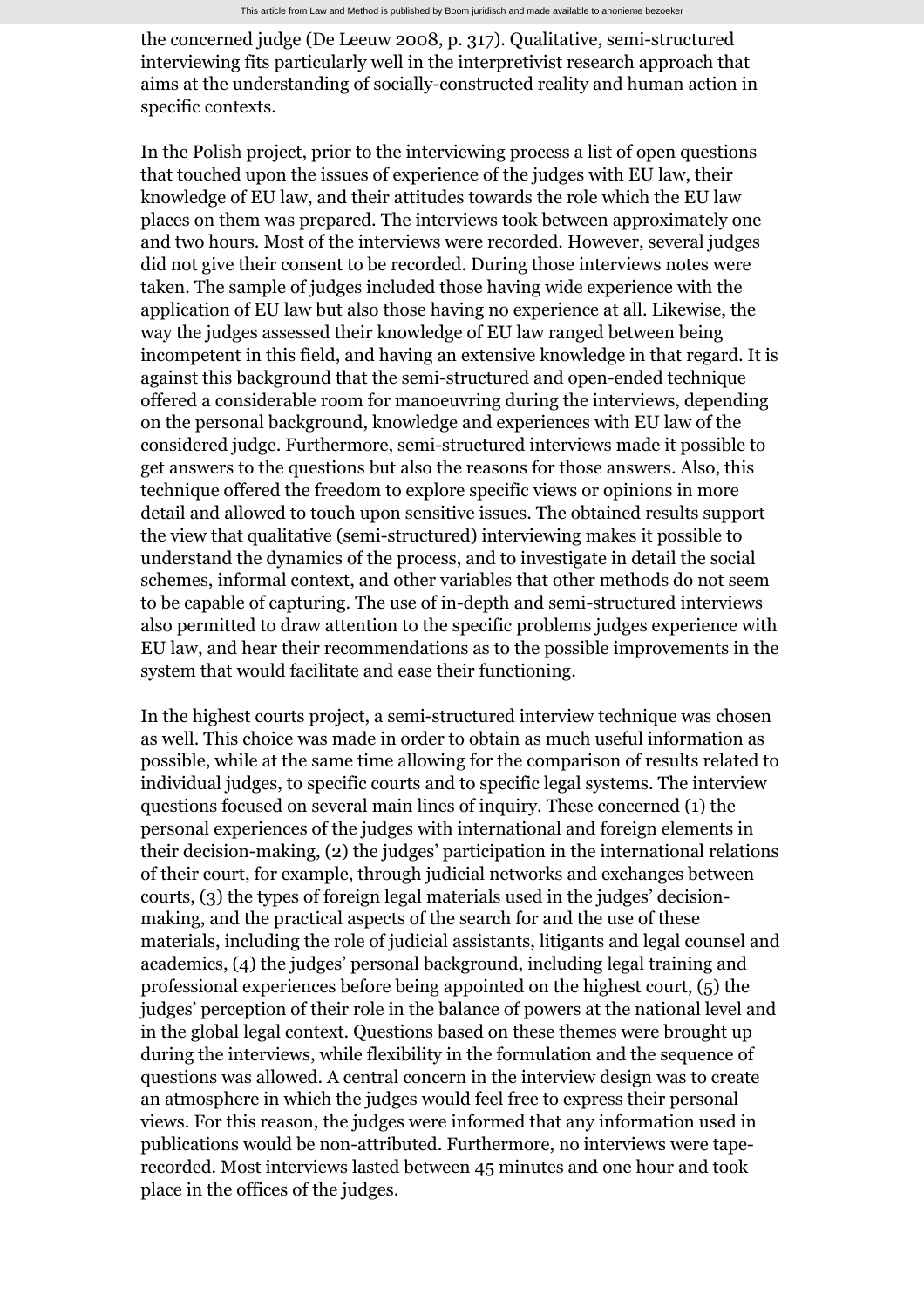The transnational aspect of the research projects entailed that travelling was included, requiring a considerable amount of communication and planning in advance. Moreover, the projects were dependent on the language skills of the researchers. Concerning the EU law project, proficiency was required in Polish for the interviews with judges and in English for the report on the results and the cooperation with the researchers in the related project on the Netherlands and Germany. Proficiency in Dutch, English and French was needed with regard to the highest courts project.

## *3.5 Transcription and analysis of the research data: the added value of the interviews*

Qualitative interviewing requires high costs and time investment and features different obstacles of technical and practical nature, such as for instance the choice between writing down the gained information and recording it. In case of the latter option, the researcher should take into consideration the possibility that the consent to be recorded is refused. If a researcher chooses the former option, he must be aware that some elements of the interview may go unnoticed. Next to that, interviewing judges in different countries located on different continents implies high financial costs due to the necessity of travelling. Our experiences show that the costs attached to qualitative interviewing, in particular in a transnational research project, are considerably higher than those attached to the quantitative survey method. Finally, the time required for qualitative interviewing and its further analysis is considerable. Those are by no means the largest stumbling blocks related to this approach, but they should nevertheless be taken into consideration by researchers.

In the Polish project, the interviews were transcribed after the meeting with the judge and analysed with the aim of locating common patterns. The transcribed texts of interviews assisted greatly with locating statements and opinions reflecting social schemes, and looking for common phenomena that would allow the generation of a theory. Interviewing proved to be an excellent technique that facilitated getting to know the judges personally, and observing them as they constructed their own understanding of EU law, and its place in the legal order. It also allowed the development of clarifications and explanations of the quantitative results which were gained by the means of the questionnaire, and a further identification of the problems attached to the functioning of the judiciary in the context of EU law. For instance, the quantitative data showed that judges suffer from the lack of knowledge of EU law. The interviews allowed exploring this issue and the reasons of the lack of this knowledge but also the way the problem of knowledge could be solved. In a similar vein, the quantitative data illustrated that many judges have very limited experience with the application of EU law. The interviews delivered the reasons of this situation and further insights into this issue. It occurred that, for instance, private parties are not very active in bringing EU law issues to the court, or that the judges treat EU law as a somewhat abstract and irrelevant aspect of adjudication, or that simply judges do not have enough time to engage with EU law. Moreover, interviews made it possible to explore the nature of concepts that were lost in the quantitative approach, such as frustration, anticipation or indifference. The vivid presence of the human factor can be interpreted in two opposite ways. On the one hand, seeing the emotions judges showed regarding specific legal issues allowed to indicate those problems attached to the functioning of the judiciary in the context of EU law which the judges find mostly impeding in their work. On the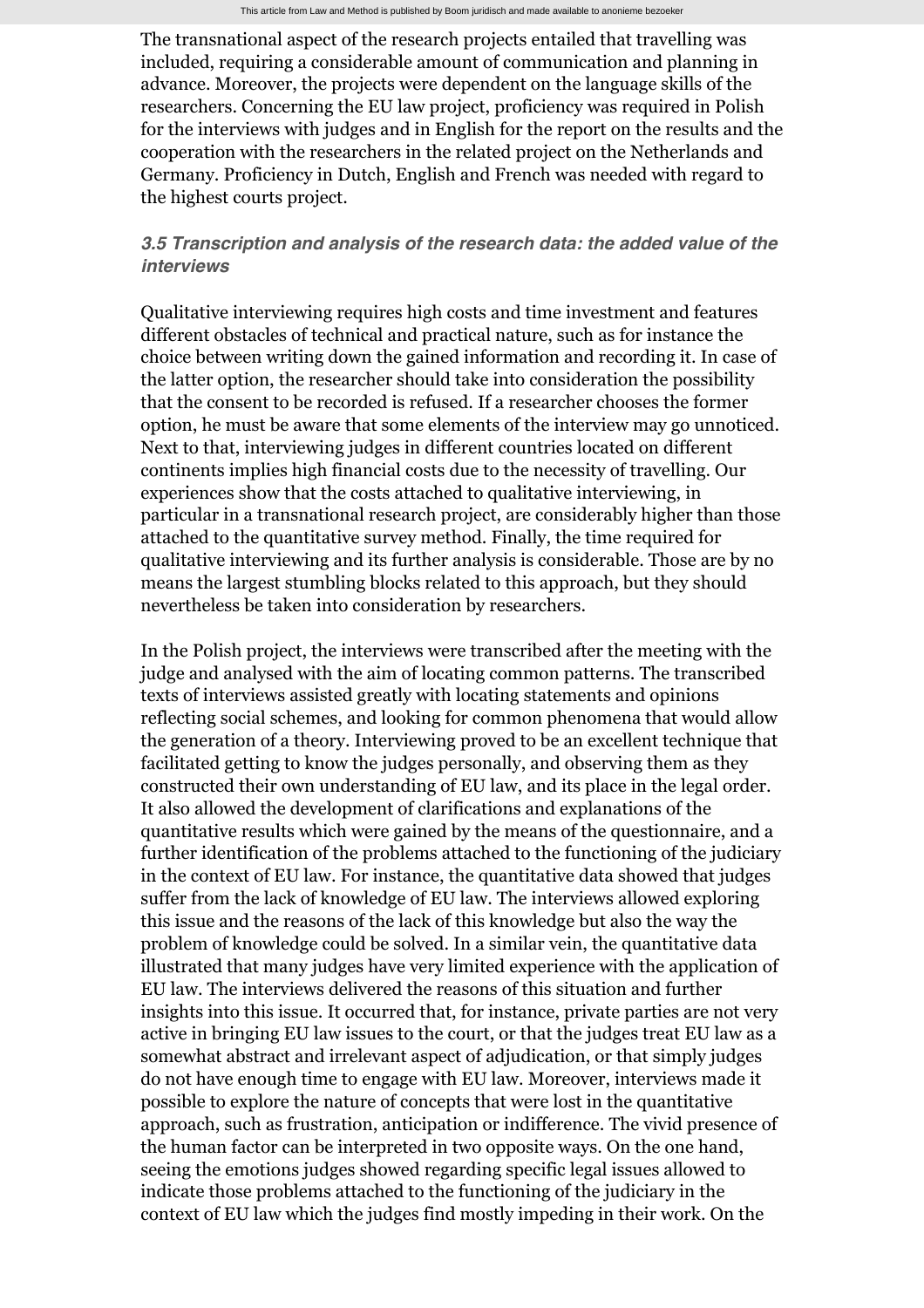other hand, it brought along the risk of losing the focus in the interview, and posed a challenging question regarding the manner in which those emotions can be translated, if at all, into the judicial practice, whether they are relevant from the legal point and how they should be integrated in the framework of the entire research (see Schrama 2011, p. 159-161). Furthermore, qualitative interviewing not only provided a contextualized understanding of judicial experience with EU law, but also delivered invaluable insights into the cause-effect relationships of the way in which judges fulfil their function. The interviews illustrated, for instance, how the (lack of) knowledge of EU law and experiences with the application of it influences the attitude judges have towards EU law and the EUlaw-related tasks they are supposed to fulfil. Those judges having limited experience with EU law had a somewhat sceptical or anticipating attitude towards it. Those having a very extensive experience with EU law, had a very *daily business* attitude towards the role EU law places on national judges. Furthermore, the interviews pointed to the way factors such as, *inter alia*, relationships with colleagues or the daily 'operational context' (Bell 2006, p. 30) influence the fulfilment of EU-law-related tasks. In other words, the interviews facilitated with interpreting and understanding individual experience of the judges with EU law.

In the highest courts project, notes made during the interviews were typed out as soon as possible afterwards. Mostly, this was done on the same day or on the day after an interview had taken place. The notes of each interview were organized by connecting them with the selected themes of the research and compiled in a country report for each of the examined jurisdictions. In the country reports, preliminary observations were made, including an indication of whether an expressed view was shared by several judges or seemed to be exceptional in the studied court. Furthermore, retrieved public information about the examined courts was connected with the interview results. The country reports formed the basis for the description and comparative analysis of the practices of the highest courts in several academic articles and finally in a book (Mak 2013). Draft versions of these articles and of the book were sent to the interviewed judges for approval and comments. In order to ensure the accuracy of the depiction of the courts and legal systems, further feedback was asked of academic scholars from each of the examined jurisdictions. The comparative and empirical research revealed that a judge's personal approach is a highly determinative factor as regards both the influence granted to binding foreign legal sources, such as international law and EU law, and the use of non-binding foreign legal materials, such as foreign case law, in the deciding of cases. The interviews clarified that individual judges have an important influence on the way in which foreign law is used in their court. Relevant aspects are their involvement (or not) in transnational judicial networks and their interest (or not) in foreign law. The judges also outlined how foreign law is used in the judicial deliberations and reasoning in their court. This information revealed that judges often consider persuasiveness of arguments to be more important than the formal legal status of the sources presenting these arguments. In this regard, individual approaches to judging determine whether judges consider it appropriate or not to use nonbinding foreign law in their decision-making. Furthermore, the research clarified that the reference to non-binding foreign sources depends on three main factors: language, tradition and the prestige of foreign courts. The absence of a systematic approach in this context makes judges vulnerable to criticism of 'cherry picking', meaning the practice of only citing those foreign sources which support the desired outcome of a case.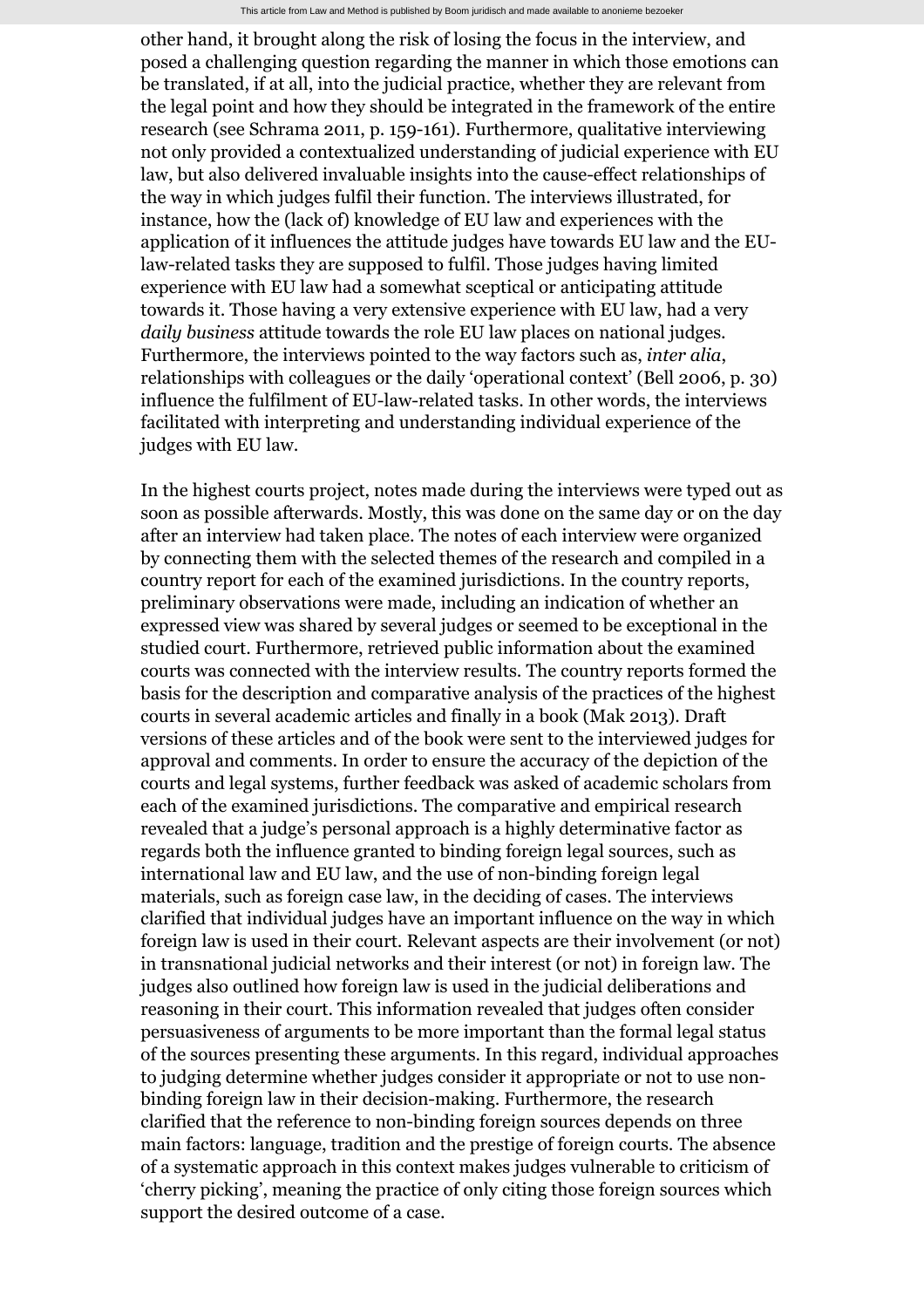# **4 Concluding remarks**

Our experiences with qualitative interviewing show that it is a challenging but also very motivating exercise with a great added value and the potential to enrich legal studies as a complementing method to the classic doctrinal approach. Undoubtedly, no single perspective or methodological approach can reflect a complete picture of the object which is under scrutiny. This is especially true if the object of study concerns a 'moving target', in our projects: to find out how national judges receive and perceive the legal order which is evolving beyond their own state legal system. Still, qualitative interviewing has brought us in the middle of the judicial environment, and has allowed us to learn what it really means to be a judge. It made it possible to identify what and how judges really think, and how they work. It facilitated looking behind the scenes of the formal law and indicating those factors which influence the daily judicial decisionmaking, which normally would go unnoticed since they cannot be detected by means of purely legal analysis. In our opinion, this approach is particularly valuable in the increasingly internationalized legal context and in light of the related development of 'global' legal scholarship.

However, our experiences with interviewing judges show that there are various aspects attached to this method that must be taken into consideration. Indeed, qualitative interviewing comes with a price tag, mostly in the form of ensuring representativeness and overcoming various technical obstacles. As plausibly observed by Jones (2003, p. 259), '(...) an interview is a complicated, shifting, social *process* occurring between two individual human beings, which can never be exactly replicated.' Our experiences also feed the discussion presented by Banakar and Travers (2005, p. 5), who point to different aspects of interdisciplinarity which have given rise to concerns in scholarly circles. Indeed, further reflection is needed concerning the development of interdisciplinary legal scholarship in order to meet criticism of doctrinal legal researchers who feel that this approach threatens the authority of the legal discipline. Moreover, interdisciplinarity requires broader competences and skills, and this can pose a significant obstacle to legal researchers.

While acknowledging these pros and cons, we hope to have shown in this article that qualitative interviewing has potential as a research method for legal scholars in the research field of (comparative) judicial practices and for legal scholarship more generally. We feel that interviewing judges had a great added value for our own research projects and constituted a very rewarding and engaging exercise.

References

## **Banakar & Travers 2005**

R. Banakar & M. Travers (eds.), *Theory and Method in Socio-Legal Research*, Oxford: Hart Publishing 2005.

#### **Barendrecht 1998**

J.M. Barendrecht, *De Hoge Raad op de hei: kwaliteitsbewaking en leiding over de rechtspraak door de civiele cassatie: een analyse en denkrichtingen voor de toekomst*, Deventer: W.E.J. Tjeenk Willink 1998.

## **Bell 2006**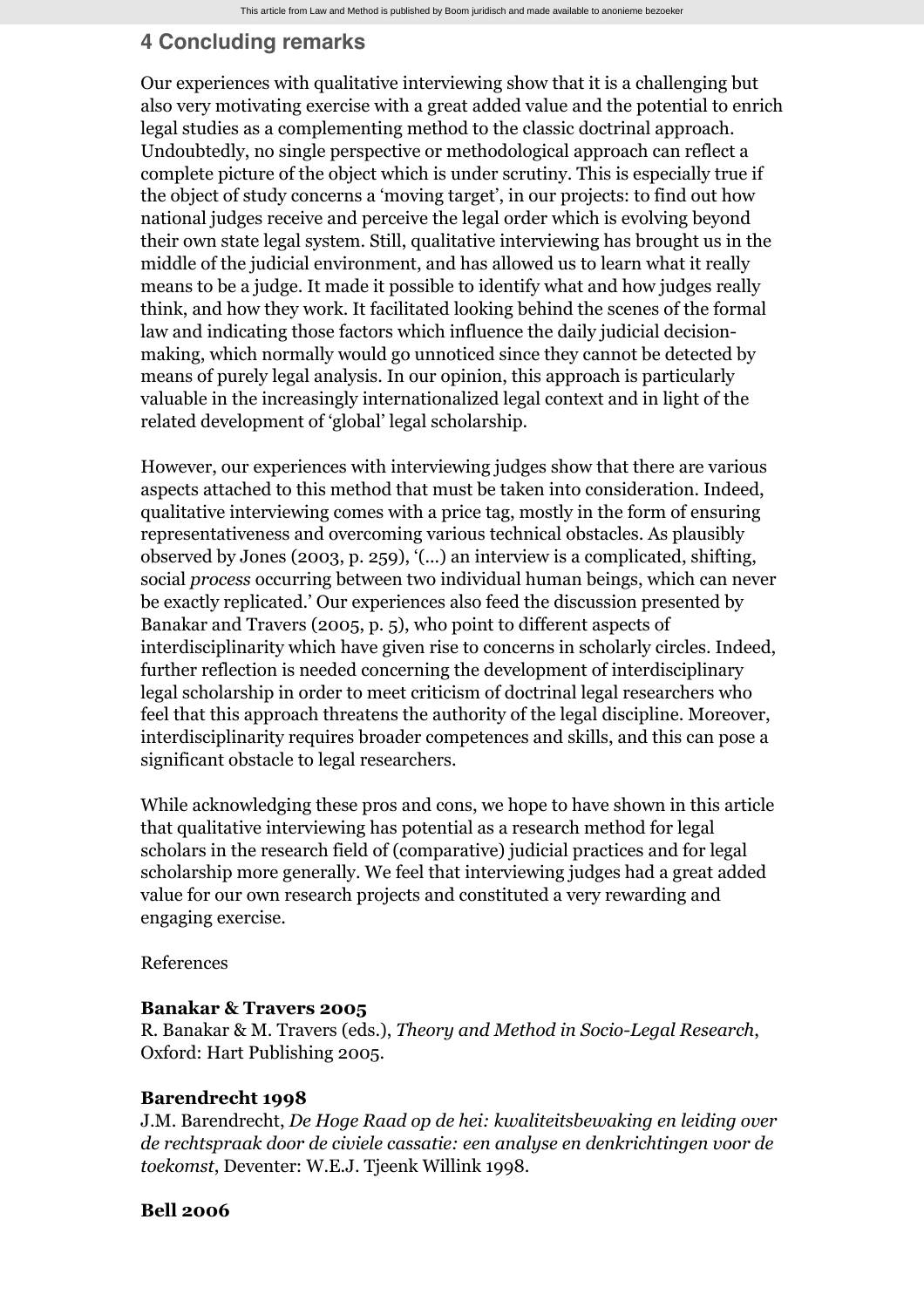J. Bell, *Judiciaries within Europe: A Comparative Review*, New York: Cambridge University Press 2006.

## **Betlem & Nollkaemper 2003**

G. Betlem & A. Nollkaemper, 'Giving Effect to Public International Law and European Community Law before Domestic Courts: A Comparative Analysis of the Practice of Consistent Interpretation', *European Journal of International Law* 2003, p. 569-589.

## **Beyens, Snacken & Van Zyl Smit 2013**

K. Beyens, S. Snacken & D. van Zyl Smit, 'Truth in (the implementation of) sentencing: Belgium and elsewhere', in: T. Daems, D. van Zyl Smit, S. Snacken (eds.), *European Penology?*, Oxford: Hart Publishing 2013, pp. 263-282.

## **Van Boom, Giesen & Verheij 2008**

W.H. van Boom, I. Giesen & A.J. Verheij (eds.), *Gedrag en privaatrecht. Over gedragspresumpties en gedragseffecten bij privaatrechtelijke leerstukken*, The Hague: Boom Juridische uitgevers 2008.

## **Bruinsma 1988**

F. Bruinsma, *De Hoge Raad van onderen*, Zwolle: W.E.J. Tjeenk Willink 1988.

## **Bruinsma 1995**

F. Bruinsma, *Korte gedingen: een rechtssociologisch verslag*, Zwolle: W.E.J. Tjeenk Willink 1995.

#### **Claes 2006**

M. Claes, *The National Courts' Mandate in the European Constitution*, Oxford: Hart Publishing 2006.

## **Cohen 2002**

J.M. Cohen, *Inside Appellate Courts: The Impact of Court Organization on Judicial Decision Making in the United States Courts of Appeals*, Michigan: The University of Michigan Press 2002.

## **Darbyshire 2011**

P. Darbyshire, *Sitting in Judgment: The Working Lives of Judges*, Oxford: Hart Publishing 2011.

## **Derksen 2010**

A.A. Derksen, 'Valkuilen van de alledaagse waarheidsvinding in de strafrechtcontext', *RM Themis* 2010, p. 194-205.

## **Duarte et al. 2014**

M. Duarte, P. Fernando, C. Gomes & A. Oliveira, 'The Feminization of the Judiciary in Portugal: Dilemmas and Paradoxes', *Utrecht Law Review* 2014, p. 29-43.

## **Flanagan & Ahern 2011**

B. Flanagan & S. Ahern, 'Judicial Decision-Making and Transnational Law: A Survey of Common Law Supreme Court Judges', *International and Comparative Law Quarterly* 2011, p. 1-28.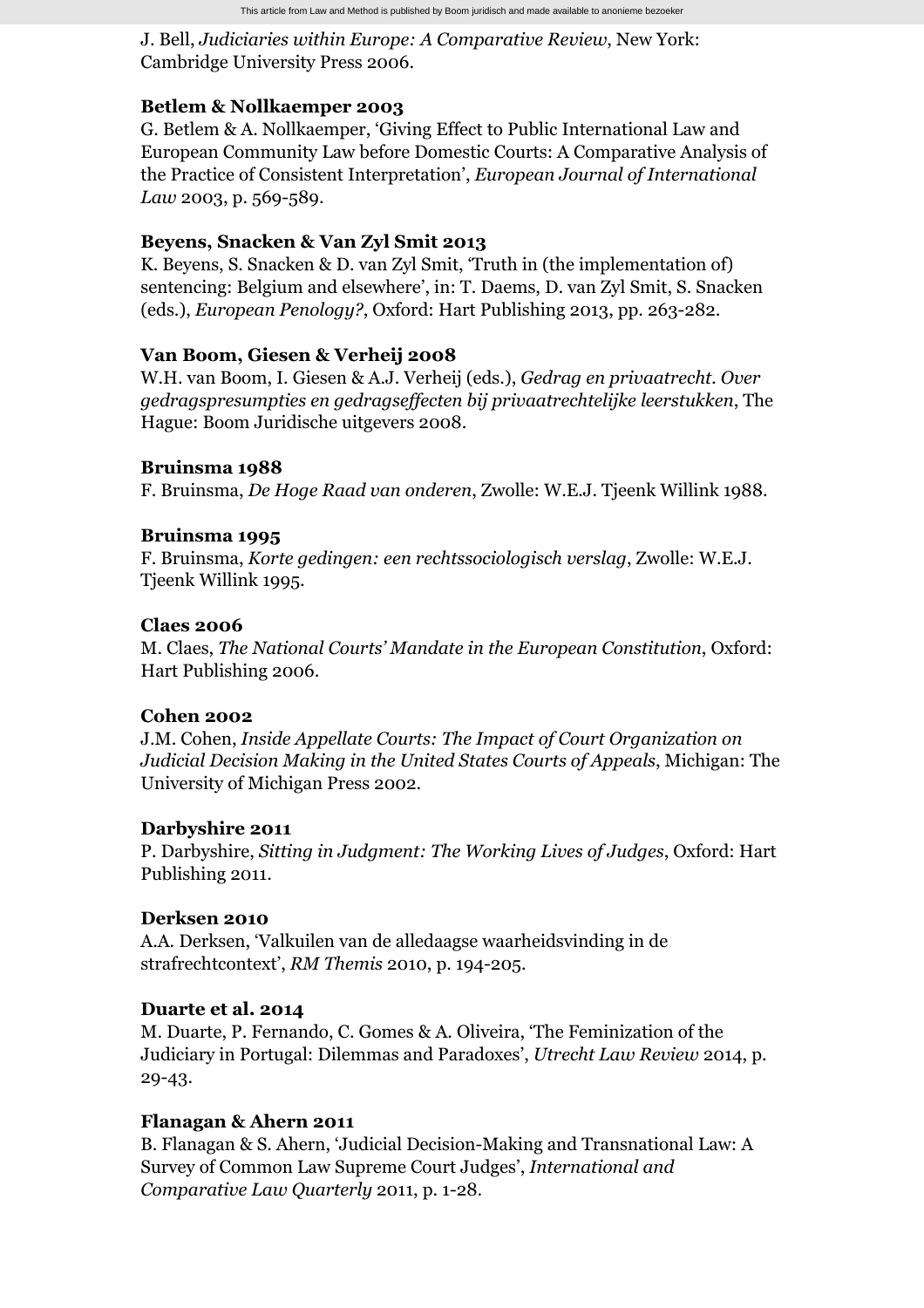#### **Gerards 2011**

J. Gerards, 'Pluralism, Deference and the Margin of Appreciation Doctrine', *European Law Journal* 2011, p. 80-120.

## **Van Gestel, Micklitz & Poiares Maduro 2012**

R. van Gestel, H.-W. Micklitz & M. Poiares Maduro, 'Methodology in the New Legal World', *EUI Working Paper Law 2012-2013*.

#### **Hilbink 2008**

L. Hilbink, 'Agents of Anti-Politics: Courts in Pinochet's Chile' in: T. Ginsburg & T. Moustafa (eds.), *Rule by Law: the Politics of Courts in Authoritarian Regimes*, Cambridge: Cambridge University Press 2009, p. 102-131.

## **Hol et al. 2012**

A. Hol et al., 'Special Issue: Highest Courts and Transnational Interaction', *Utrecht Law Review* 2012, nr. 2.

## **Jaremba 2014**

U. Jaremba, *National Judges as EU Law Judges: The Polish Civil Law System*, Leiden/Boston: Martinus Nijhoff Publishers 2014.

#### **Jones 2003**

S. Jones, 'Depth Interviewing', in: C. Seale (ed.), *Researching Society and Culture*, Thousand Oaks: Sage Publications 2003, p. 257-260.

#### **Kapardis 2014**

A. Kapardis, *Psychology and Law: A Critical Introduction*, New York: Cambridge University Press 2014.

## **Lahaut et al. 2002**

V.M.H.C.J. Lahaut, H.A.M. Jansen, D. van de Mheen & H.F.L. Garretsen, 'Non-Response Bias in a Sample Survey on Alcohol Consumption', *Alcohol & Alcoholism* 2002, p. 256-260.

## **Larouche 2012**

P. Larouche, 'A Vision of Global Legal Scholarship', *Tilburg Law Review* 2012, p. 206-216.

#### **Lazega 2012**

E. Lazega, 'Mapping Judicial Dialogue across National Borders: An Exploratory Network Study of Learning from Lobbying among European Intellectual Property Judges', *Utrecht Law Review* 2012, p. 115-128.

## **Lollini 2007**

A. Lollini, 'Legal Argumentation Based on Foreign Law: An Example from Case Law of the South African Constitutional Court', *Utrecht Law Review* 2007, p. 60-74.

#### **Mak 2013**

E. Mak, *Judicial Decision-Making in a Globalised World: A Comparative Analysis of the Changing Practices of Western Highest Courts*, Oxford: Hart Publishing 2013.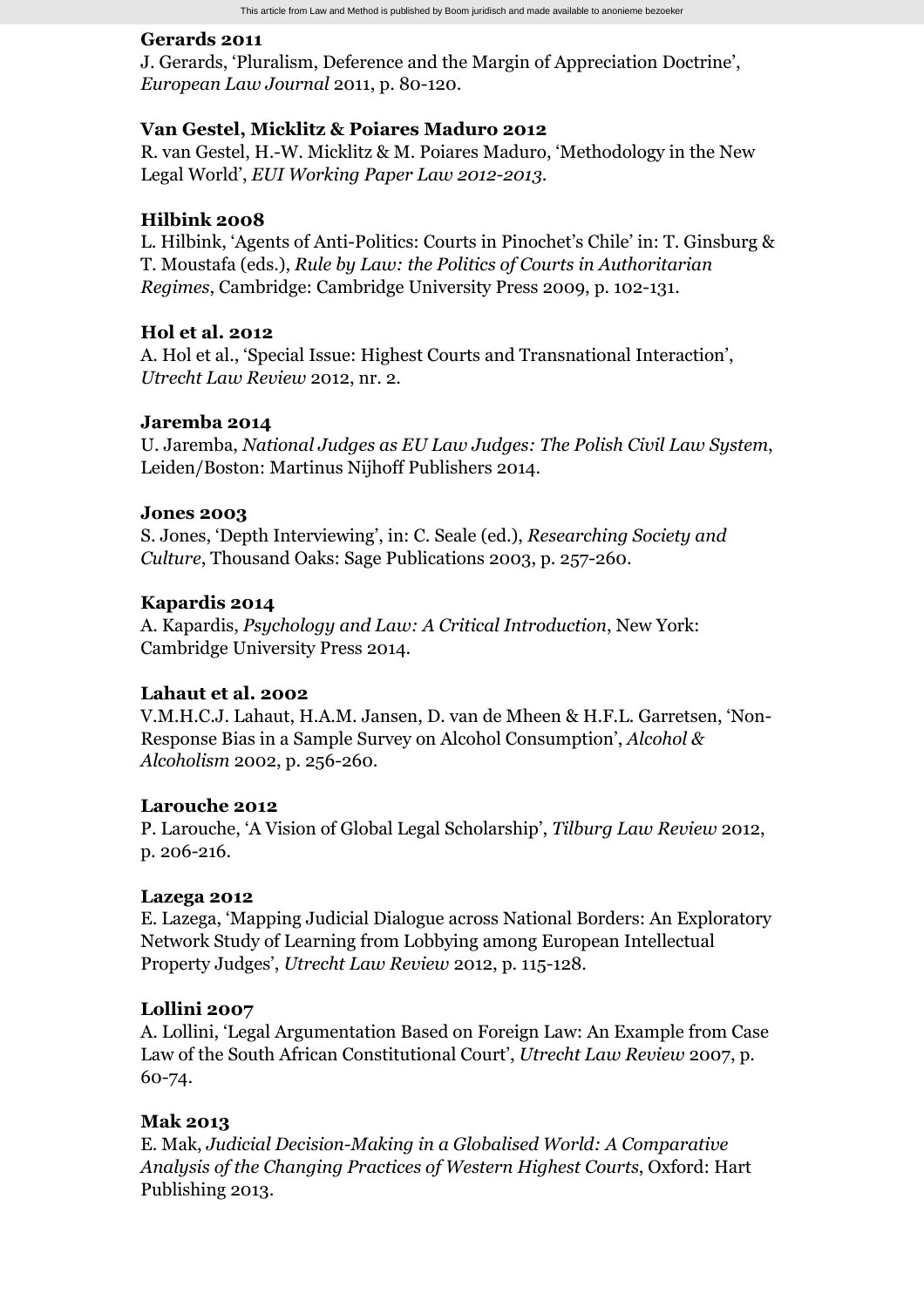#### **Markesinis & Fedtke 2006**

B. Markesinis & J. Fedtke, *Judicial Recourse to Foreign Law*, Abingdon: Routledge-Cavendish 2006.

#### **Maxwell 2005**

J.A. Maxwell, *Qualitative Research Design: An Interactive Approach*, Thousands Oaks: Sage Publications 2005.

#### **Miles & Sunstein 2008**

T.J. Miles & C.R. Sunstein, 'The New Legal Realism', *The University of Chicago Law Review* 2008, p. 831-851.

#### **Nowak et al. 2011**

T. Nowak, F. Amtenbrink, M. Hertogh & M. Wissink, *National Judges as European Union Judges: Knowledge, Experiences and Attitudes of Lower Court Judges in Germany and the Netherlands*, The Hague: Eleven International Publishing 2011.

#### **Rachlinski 2012**

J. Rachlinski, 'How Judges Make Decisions', in: R.W.M. Giard (ed.), *Judicial Decision Making in Civil Law: Determinants, Dynamics, and Delusions*, The Hague: Eleven International Publishing, p. 87-108.

#### **Rassin 2007**

E. Rassin, *Waarom ik altijd gelijk heb. Over tunnelvisie*, Schiedam: Scriptum 2007.

#### **Richman 2009**

K.D. Richman, *Courting Change: Queer Parents, Judges, and the Transformation of American Family Law*, New York: New York University Press 2009.

#### **Riesenhuber 2011**

K. Riesenhuber, 'English Common Law versus German *Systemdenken*? Internal versus External Approaches', *Utrecht Law Review* 2011, p. 117-130.

#### **Schrama 2011**

W. Schrama, 'How to Carry out Interdisciplinary Research: Some Experiences with an Interdisciplinary Research Method', *Utrecht Law Review* 2011, p. 147- 162.

#### **Seale 2003**

C. Seale (ed.), *Social Research Methods: A Reader*, London: Routledge 2003.

#### **Seale 2004**

C. Seale (ed.), *Researching Society and Culture*, Thousand Oaks: Sage Publications 2004.

#### **Solanke 2011**

I. Solanke, '"Stop the ECJ"? An Empirical Analysis of Activism at the Court', *European Law Journal 2011*, p. 764-784.

#### **Suchman & Mertz 2010**